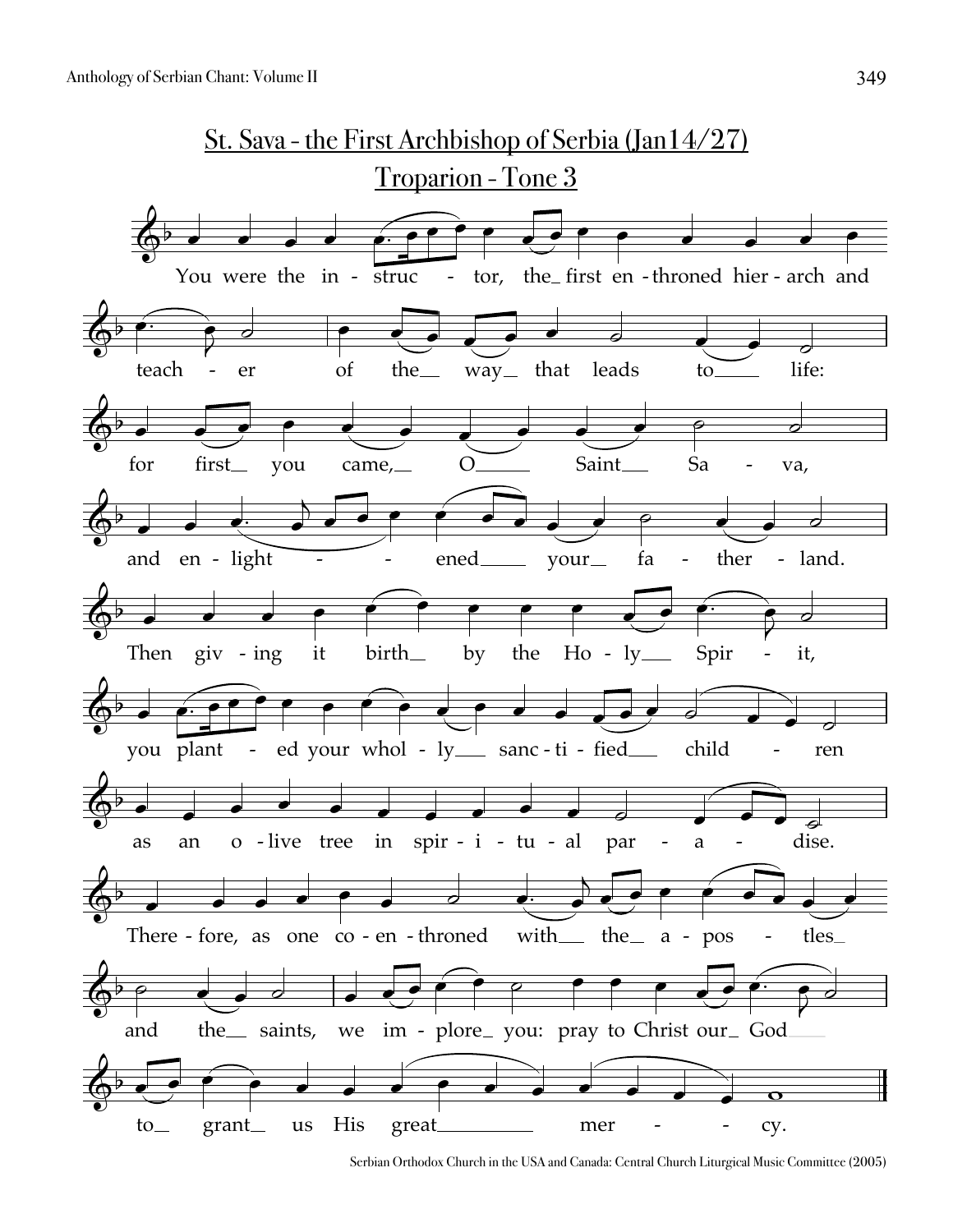

Serbian Orthodox Church in the USA and Canada: Central Church Liturgical Music Committee (2005)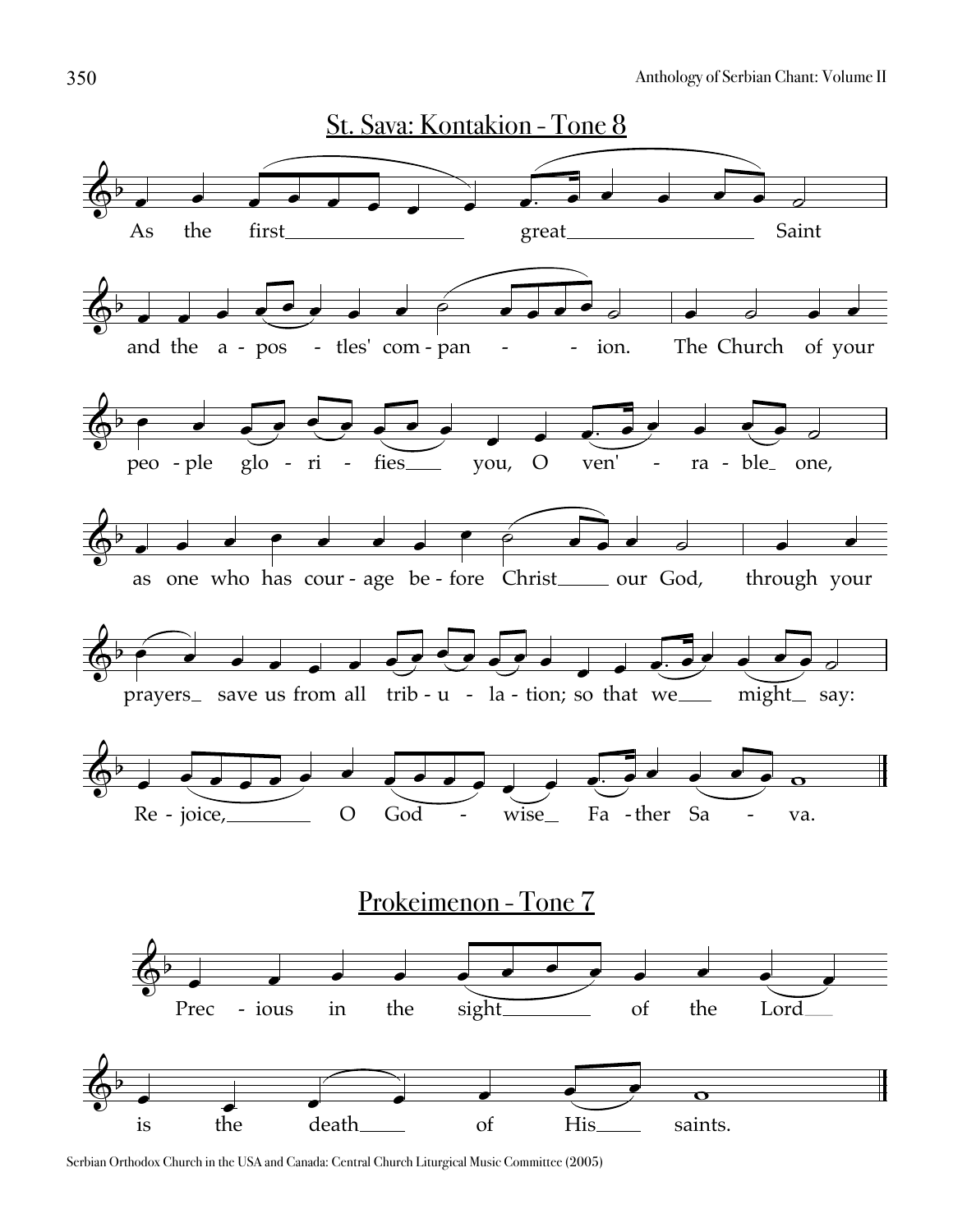

Serbian Orthodox Church in the USA and Canada: Central Church Liturgical Music Committee (2005)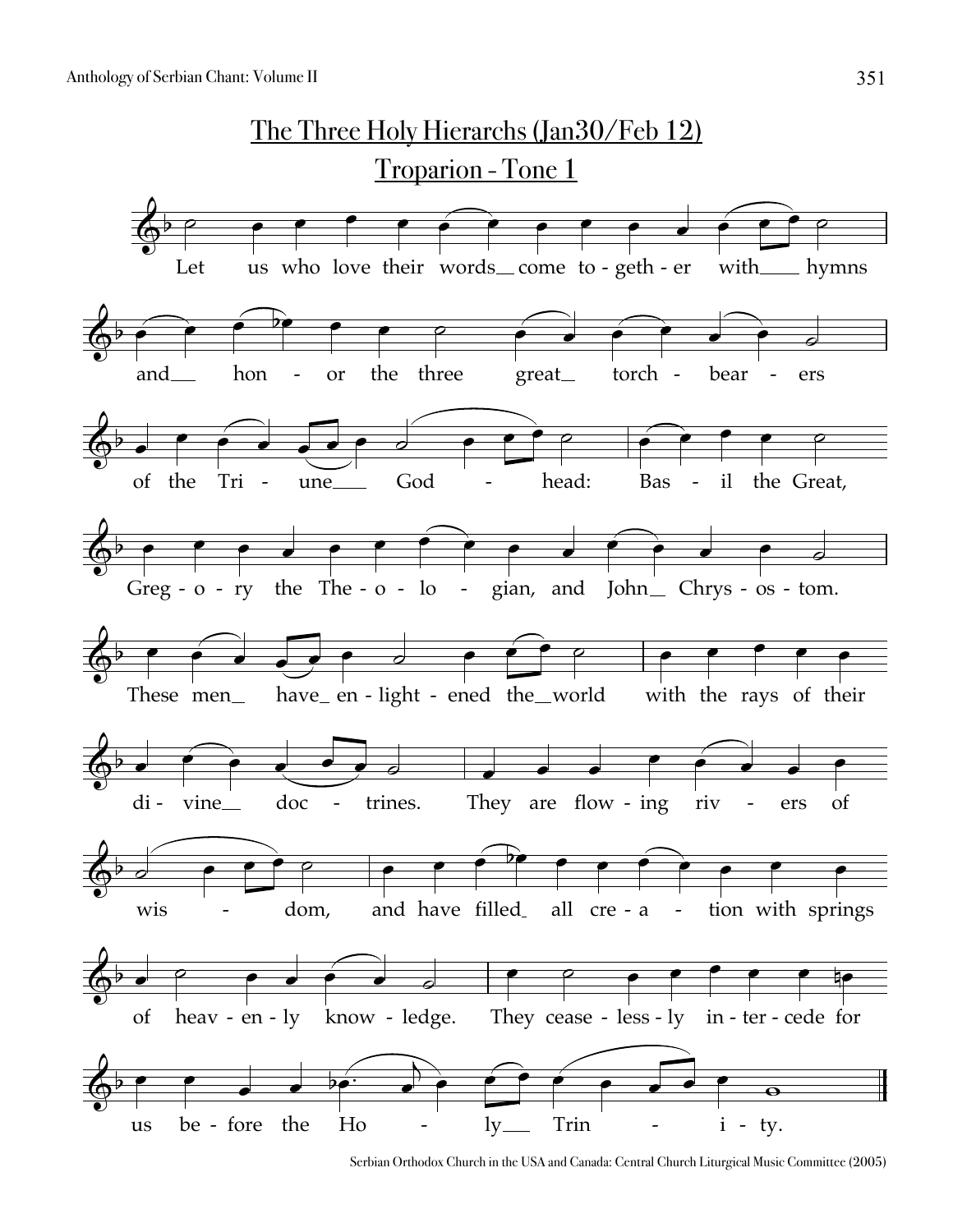

Serbian Orthodox Church in the USA and Canada: Central Church Liturgical Music Committee (2005)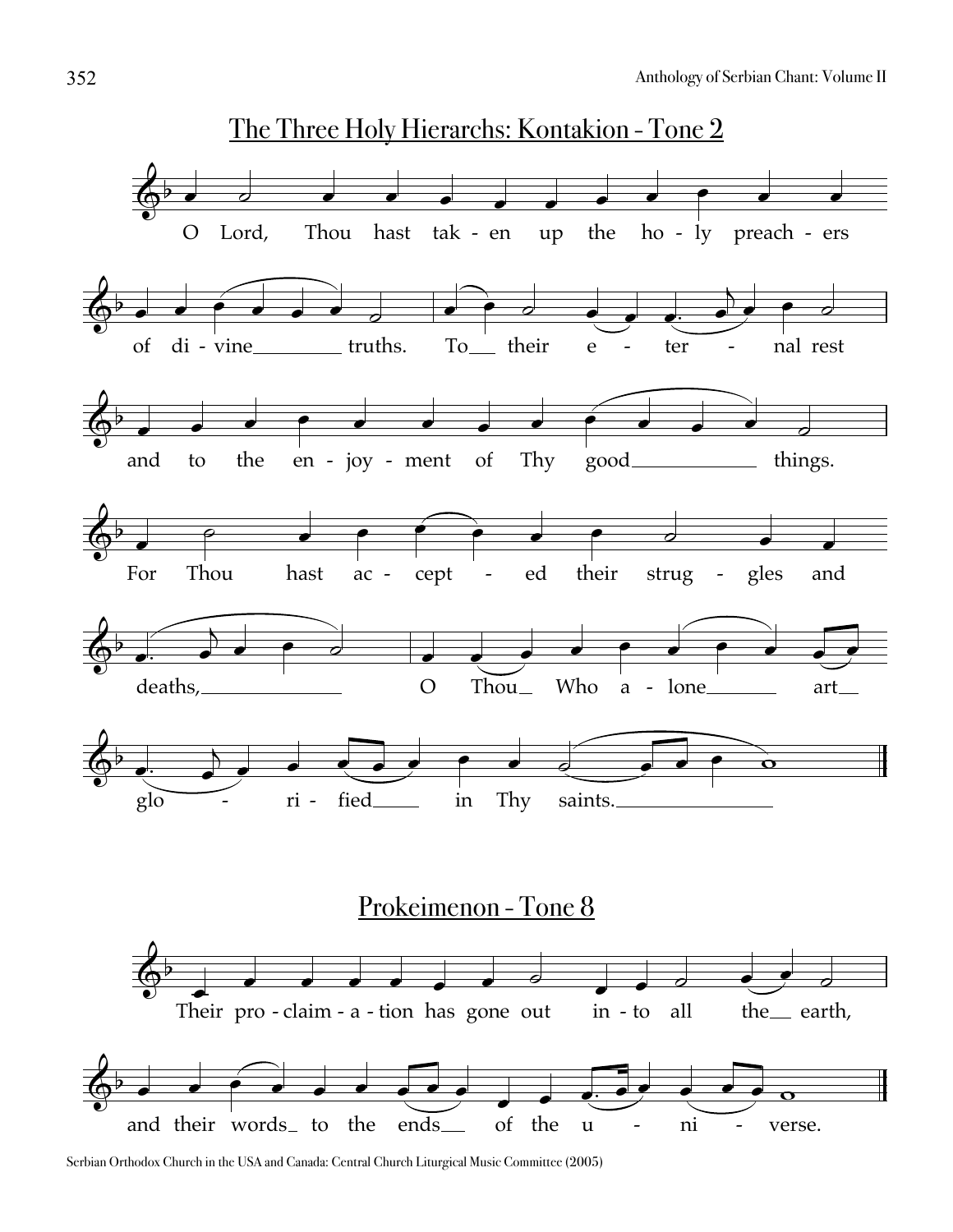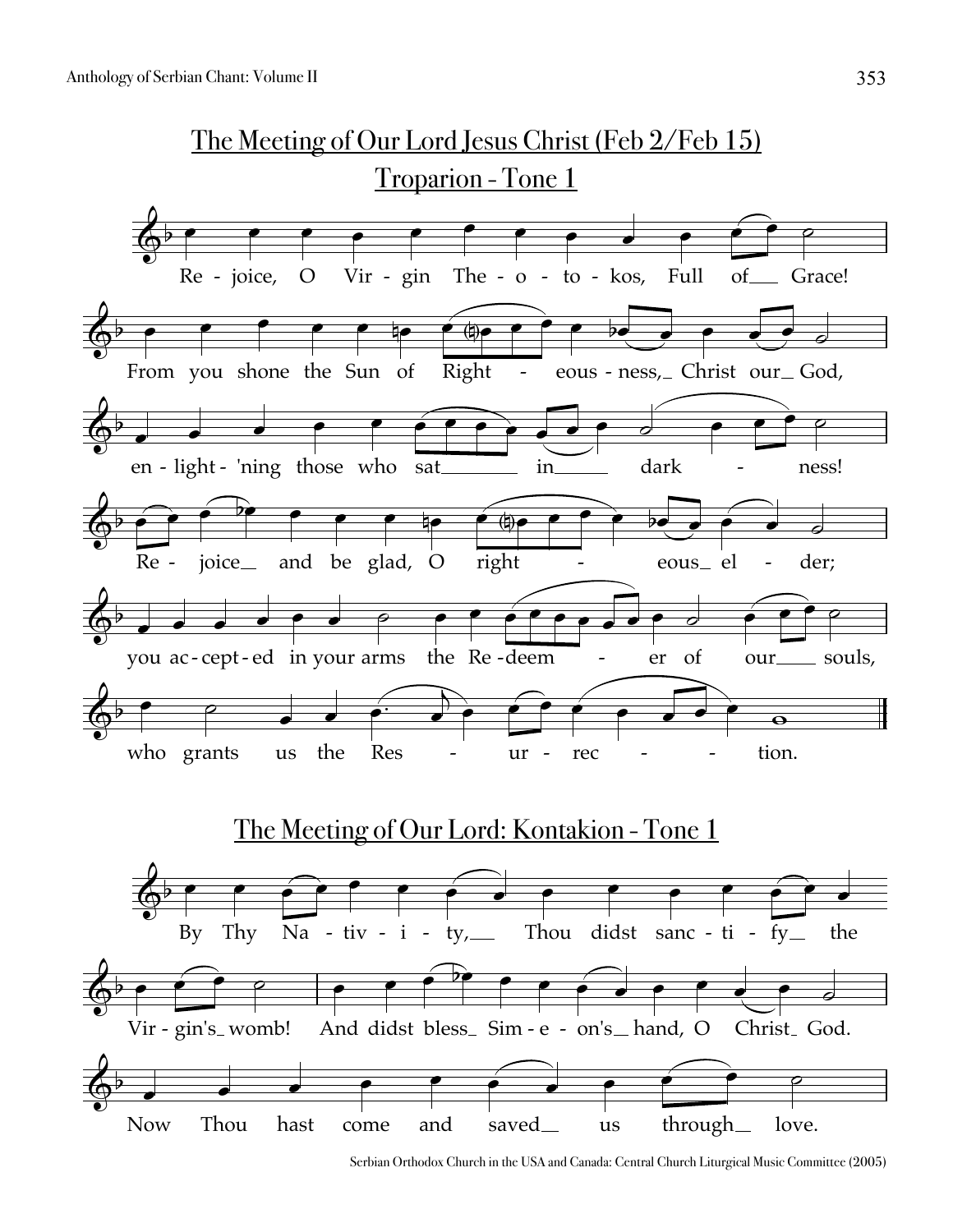

Serbian Orthodox Church in the USA and Canada: Central Church Liturgical Music Committee (2005)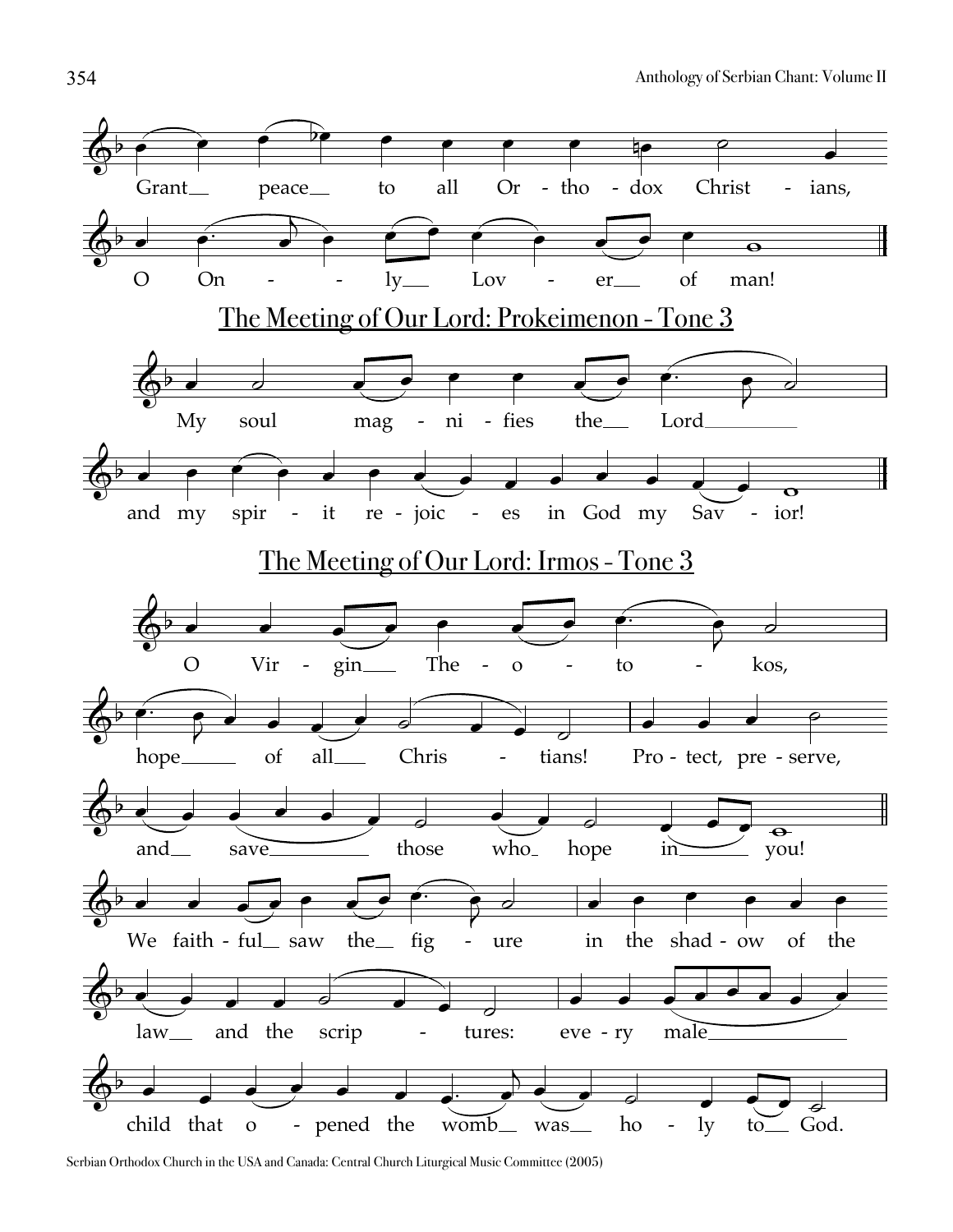

Serbian Orthodox Church in the USA and Canada: Central Church Liturgical Music Committee (2005)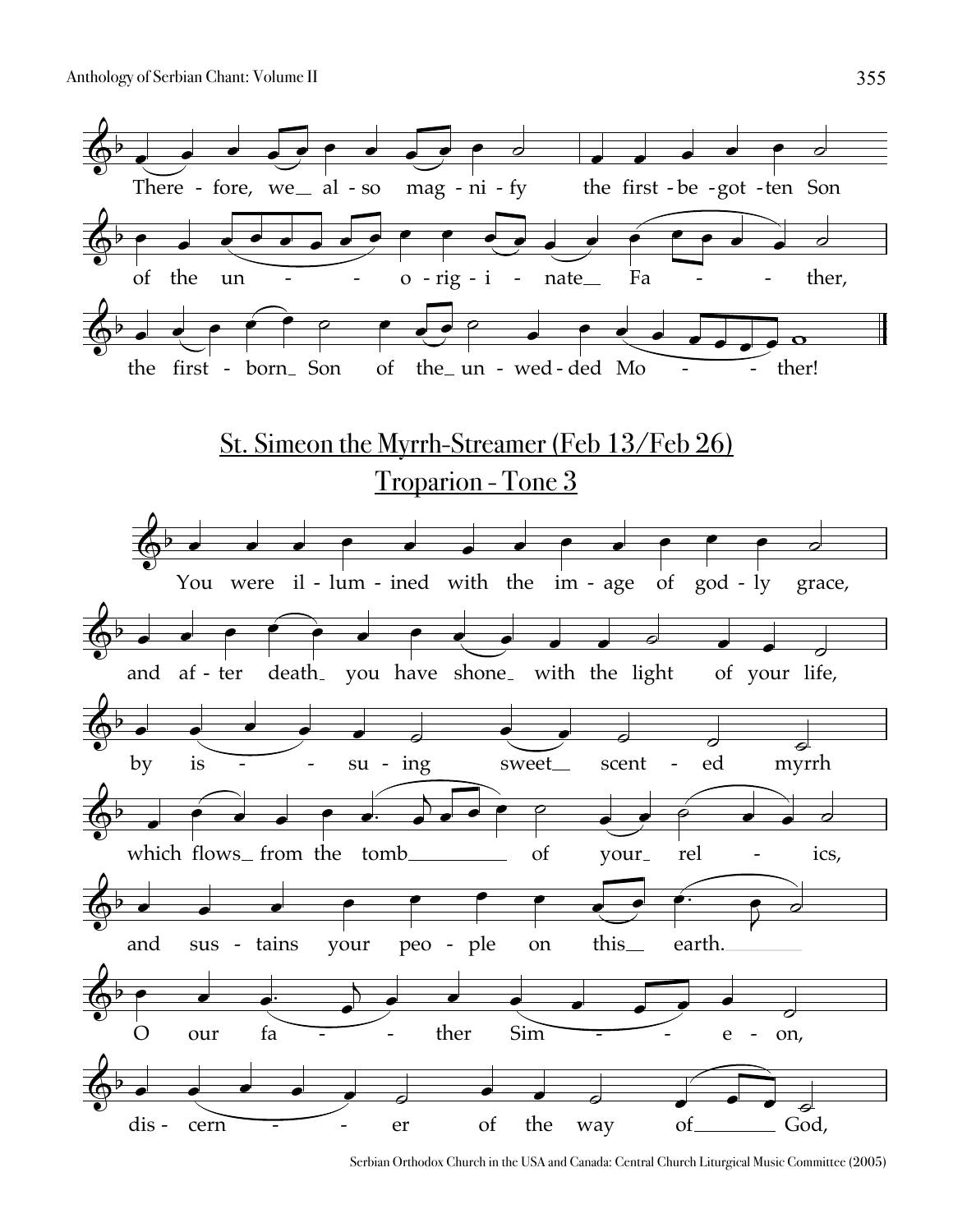

Serbian Orthodox Church in the USA and Canada: Central Church Liturgical Music Committee (2005)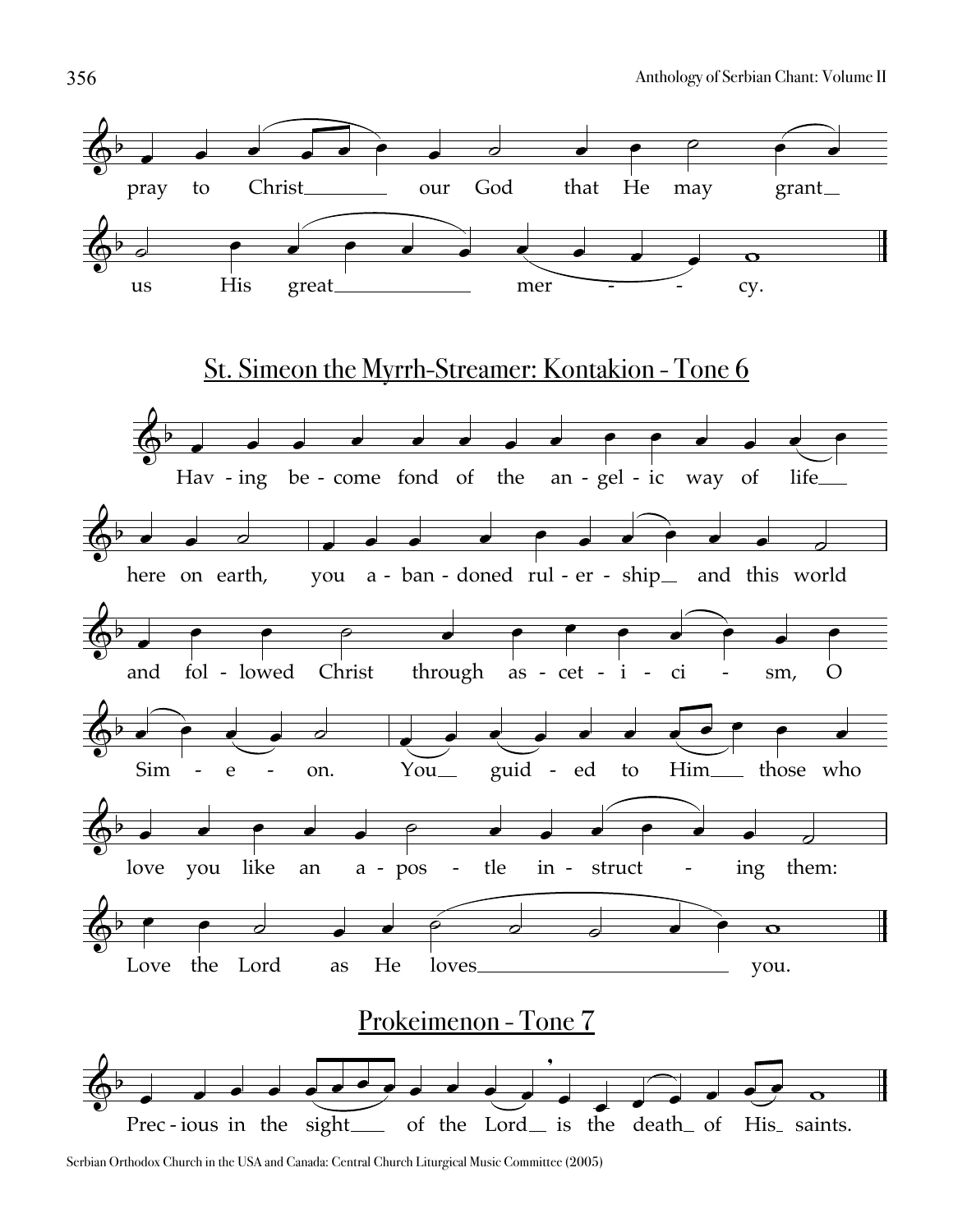

Serbian Orthodox Church in the USA and Canada: Central Church Liturgical Music Committee (2005)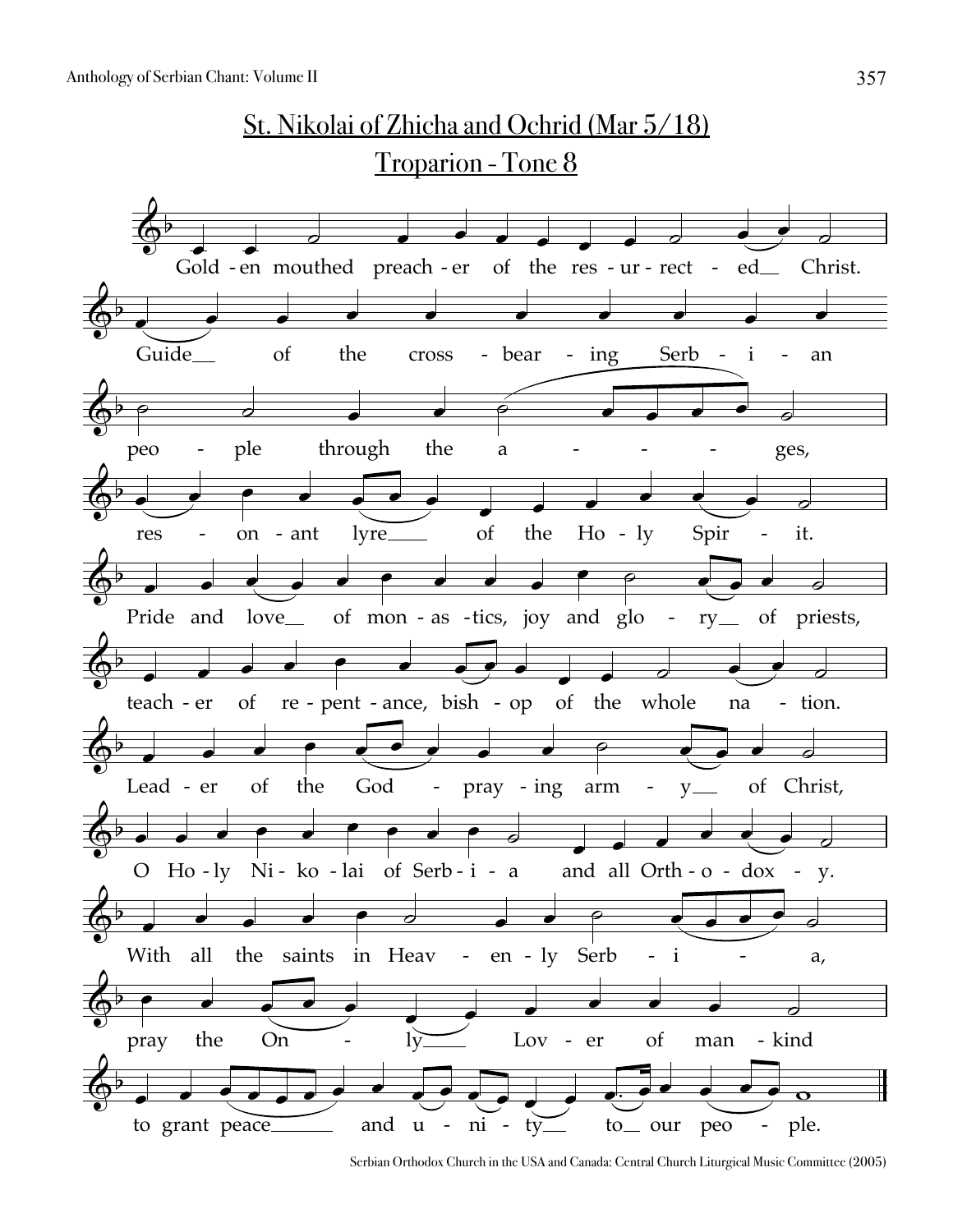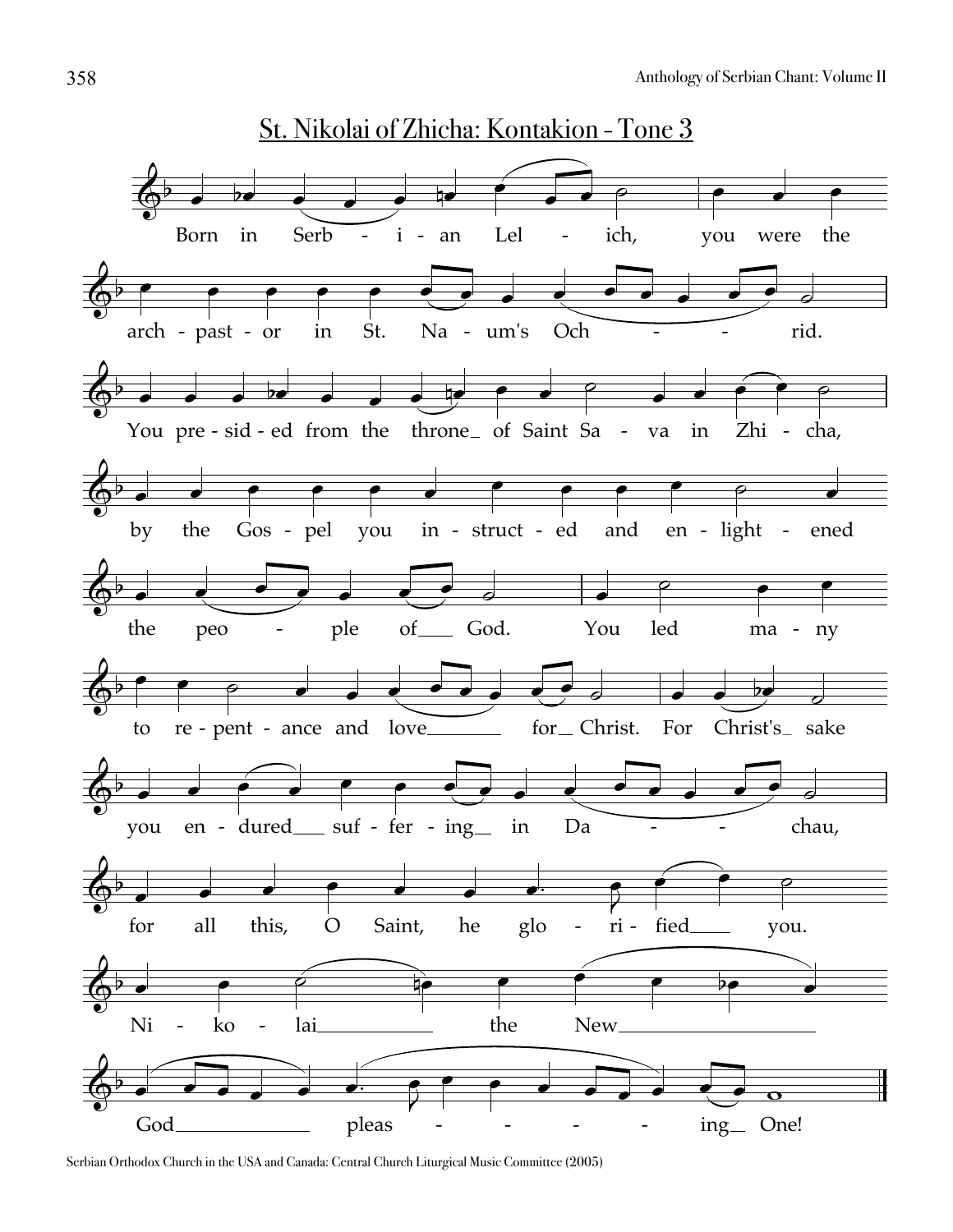

Serbian Orthodox Church in the USA and Canada: Central Church Liturgical Music Committee (2005)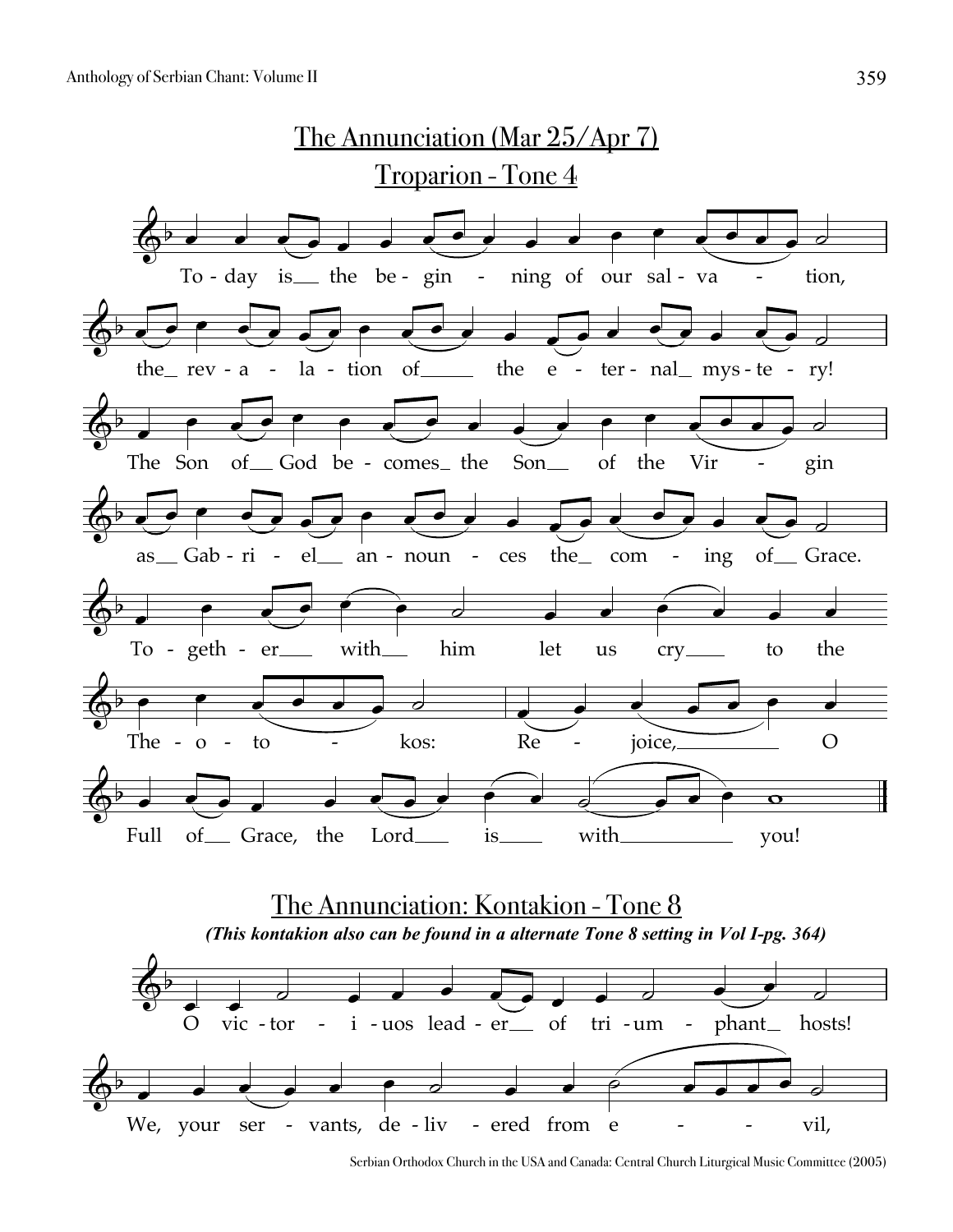

Serbian Orthodox Church in the USA and Canada: Central Church Liturgical Music Committee (2005)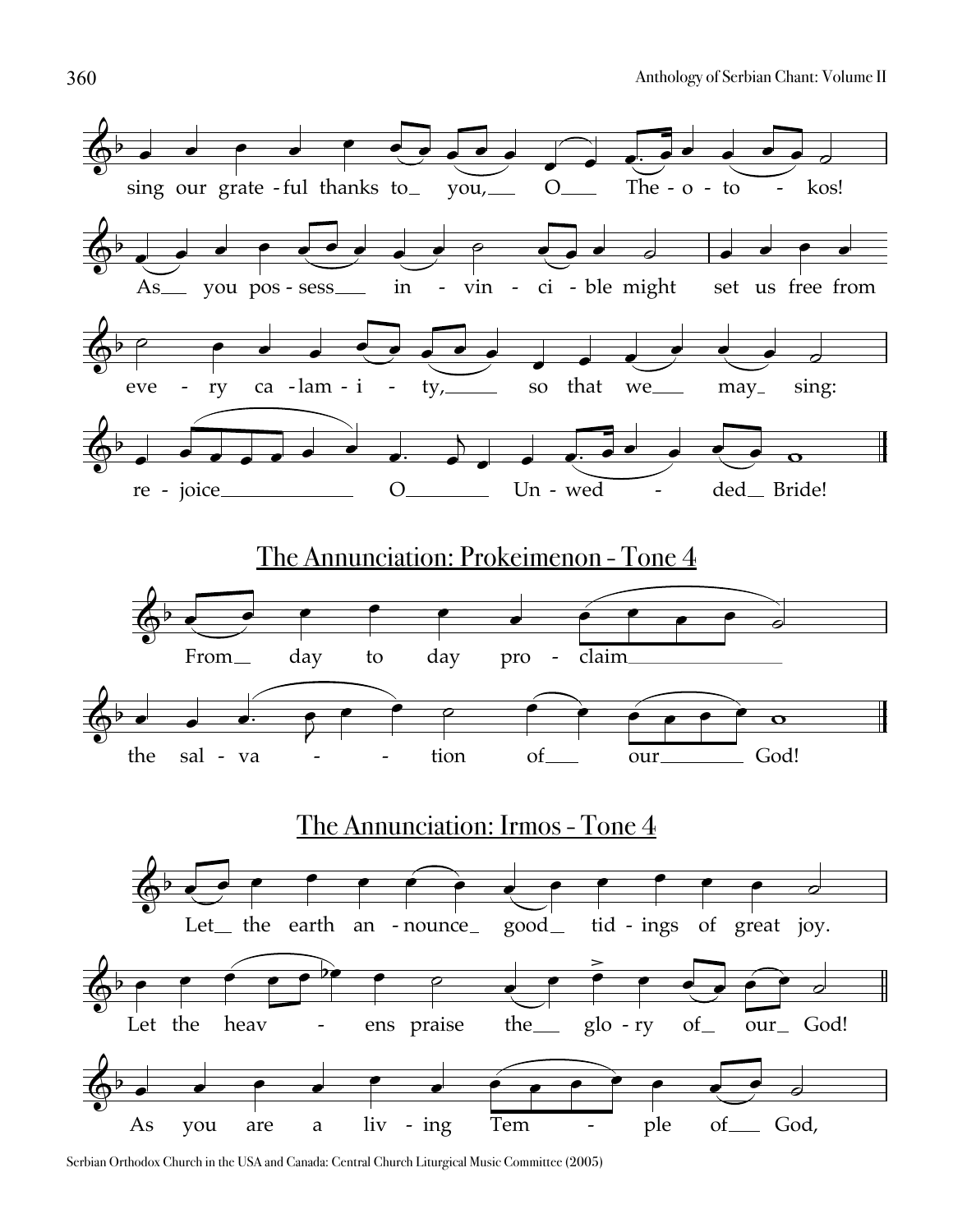

Serbian Orthodox Church in the USA and Canada: Central Church Liturgical Music Committee (2005)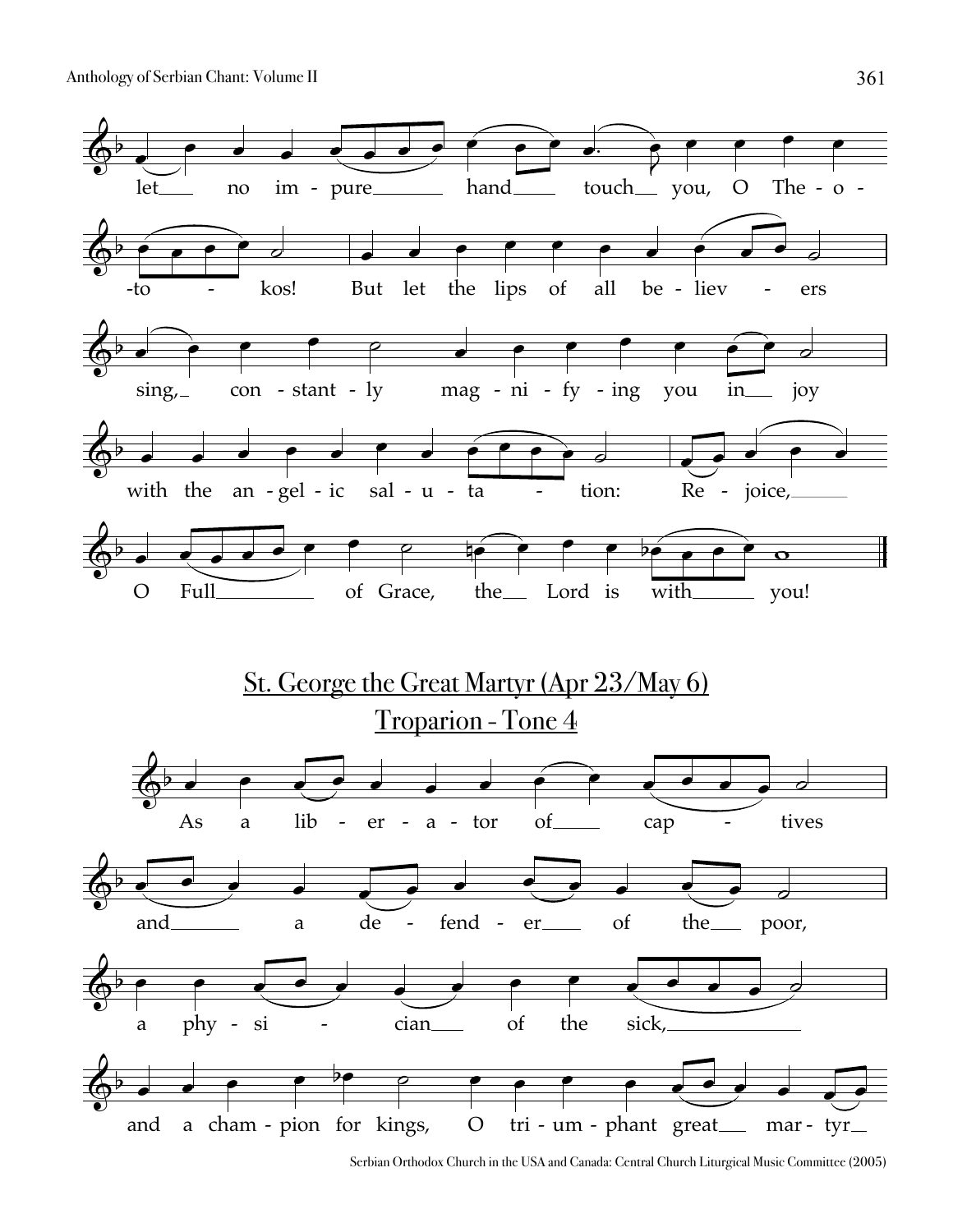

Serbian Orthodox Church in the USA and Canada: Central Church Liturgical Music Committee (2005)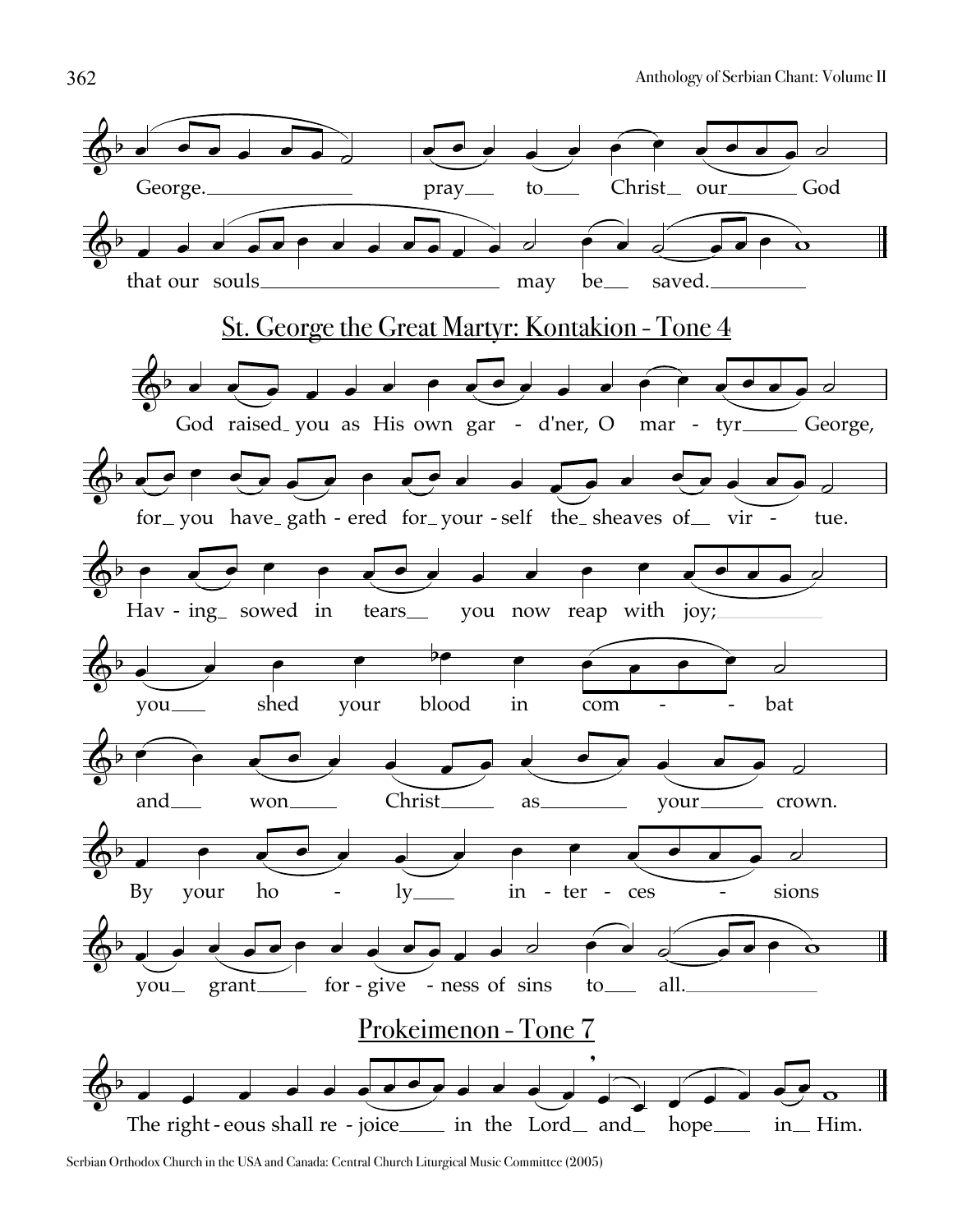

Serbian Orthodox Church in the USA and Canada: Central Church Liturgical Music Committee (2005)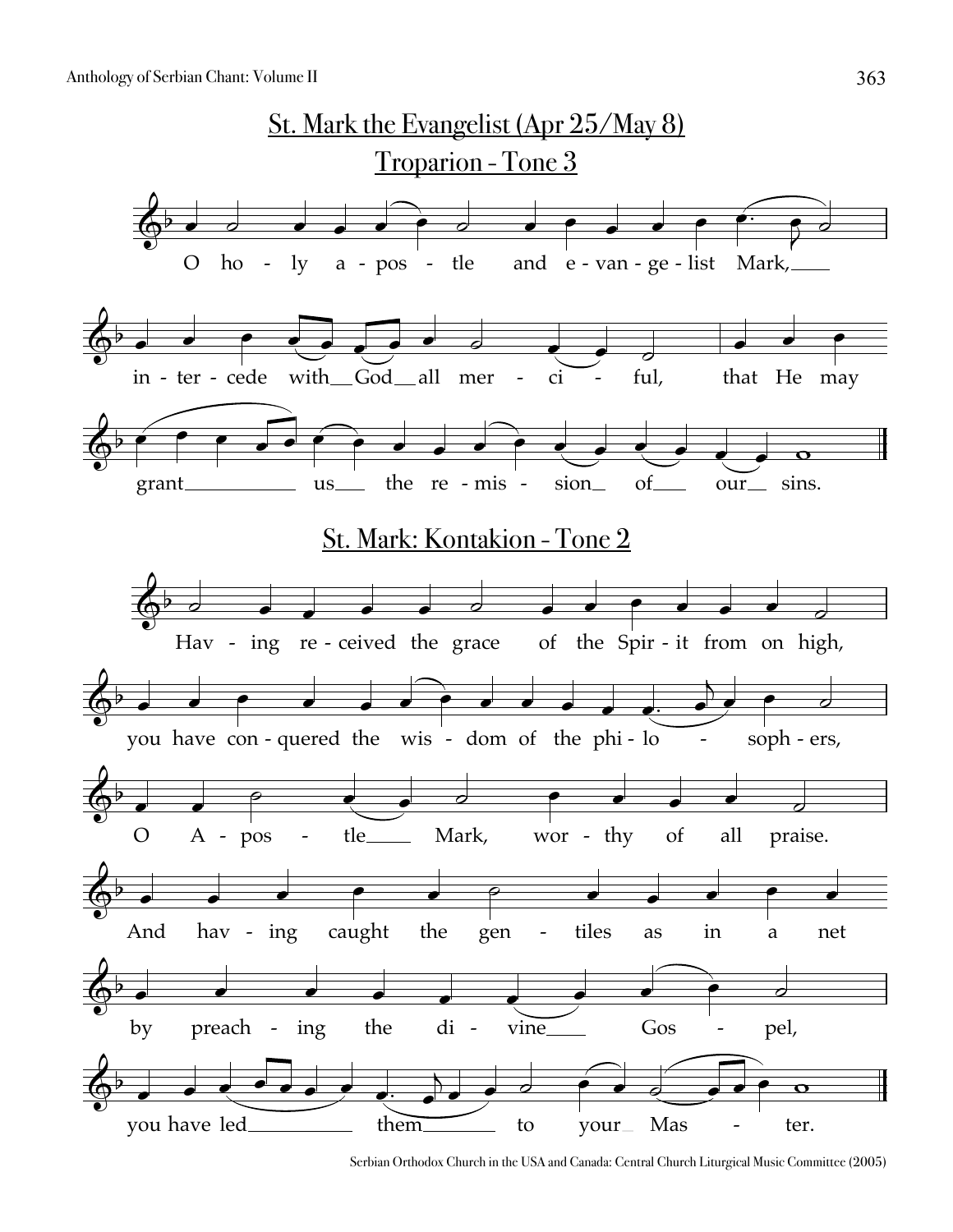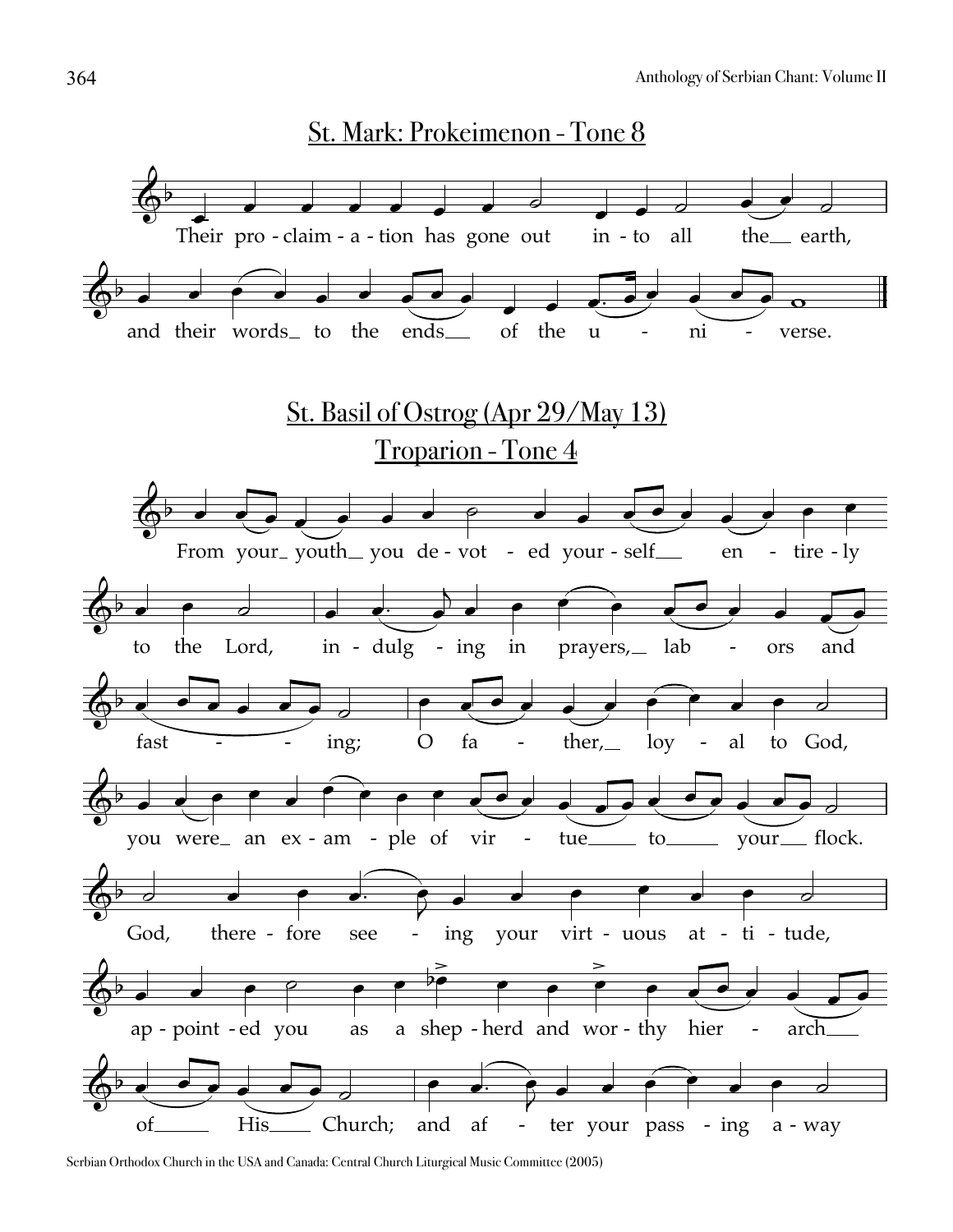

Serbian Orthodox Church in the USA and Canada: Central Church Liturgical Music Committee (2005)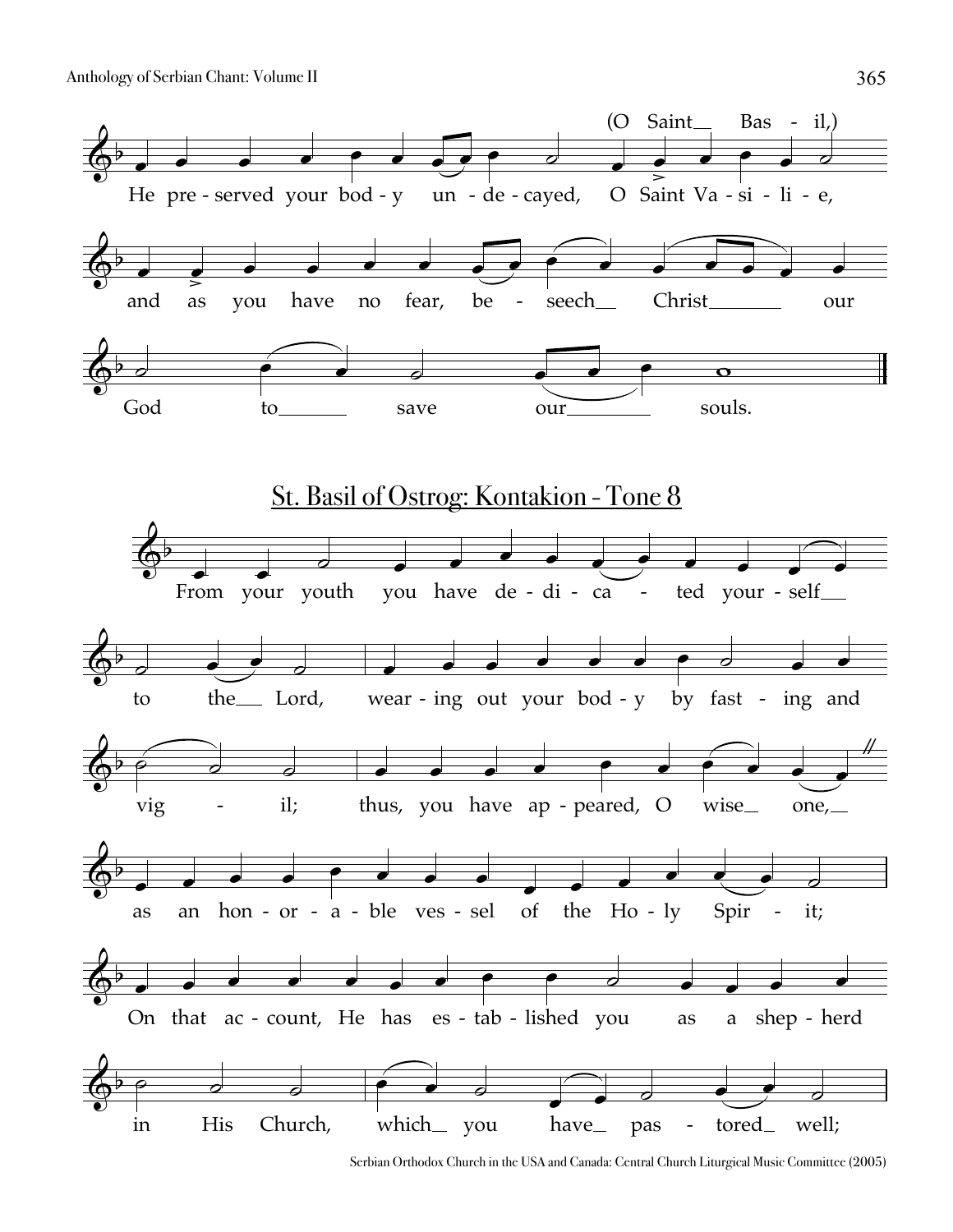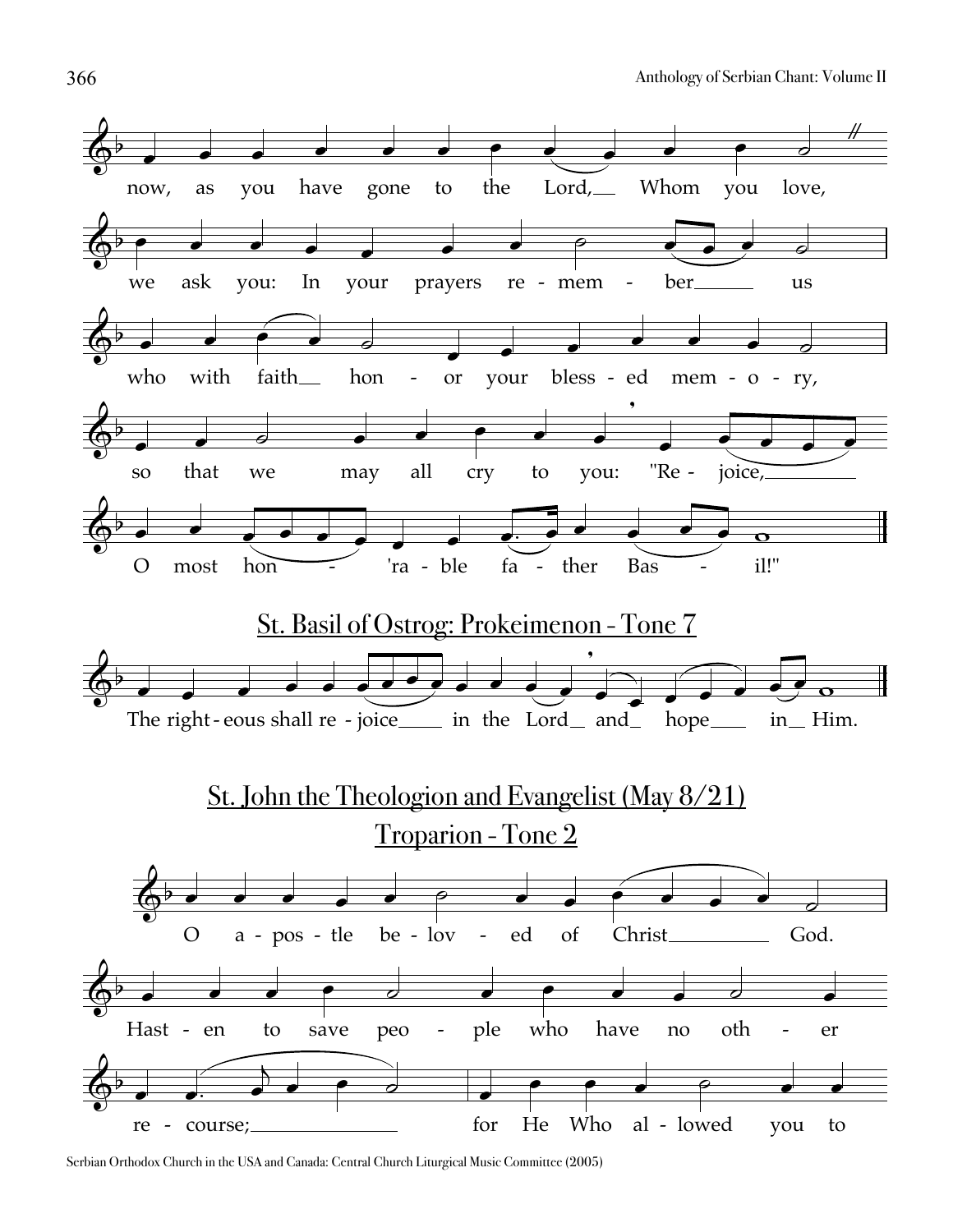

Serbian Orthodox Church in the USA and Canada: Central Church Liturgical Music Committee (2005)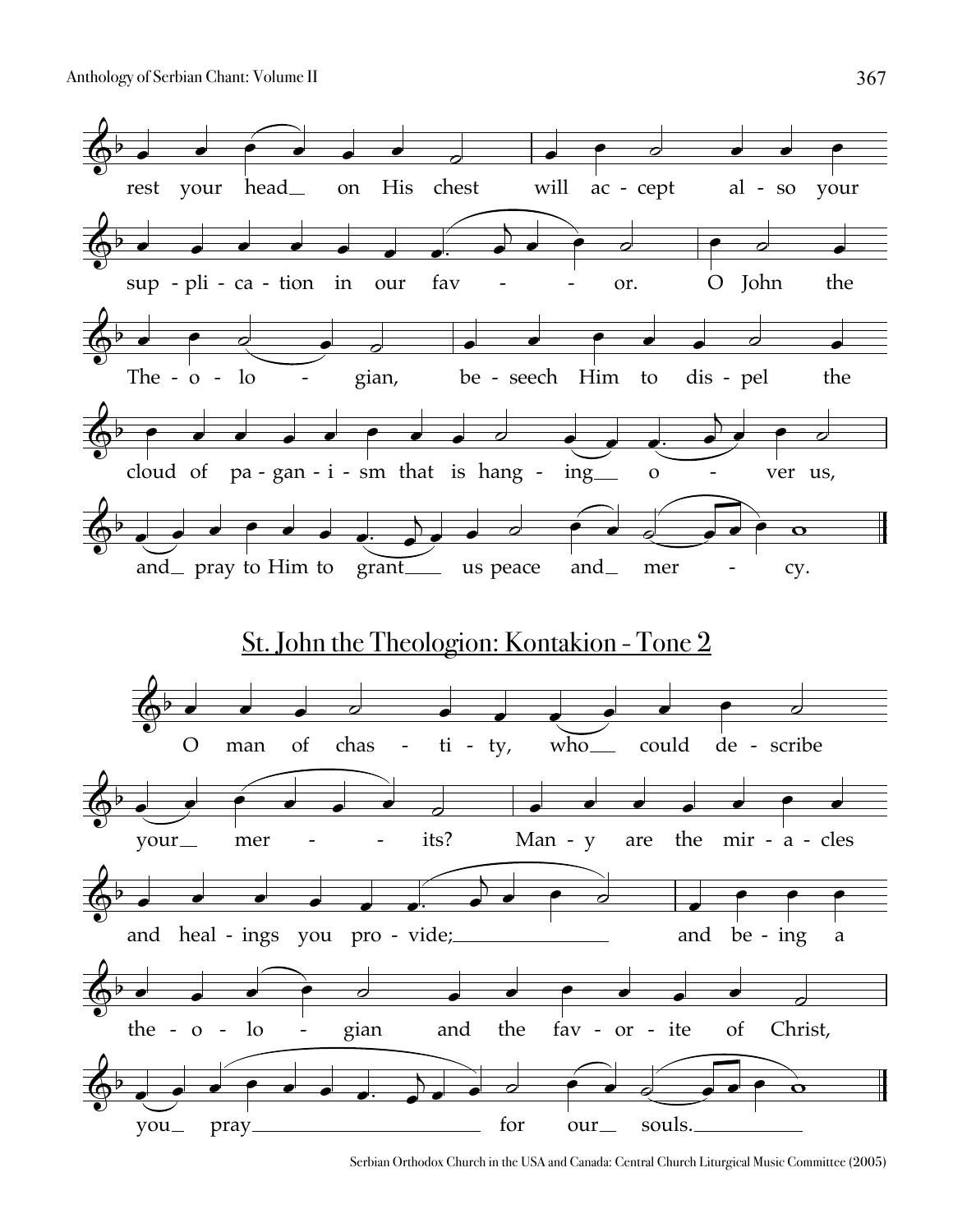

Serbian Orthodox Church in the USA and Canada: Central Church Liturgical Music Committee (2005)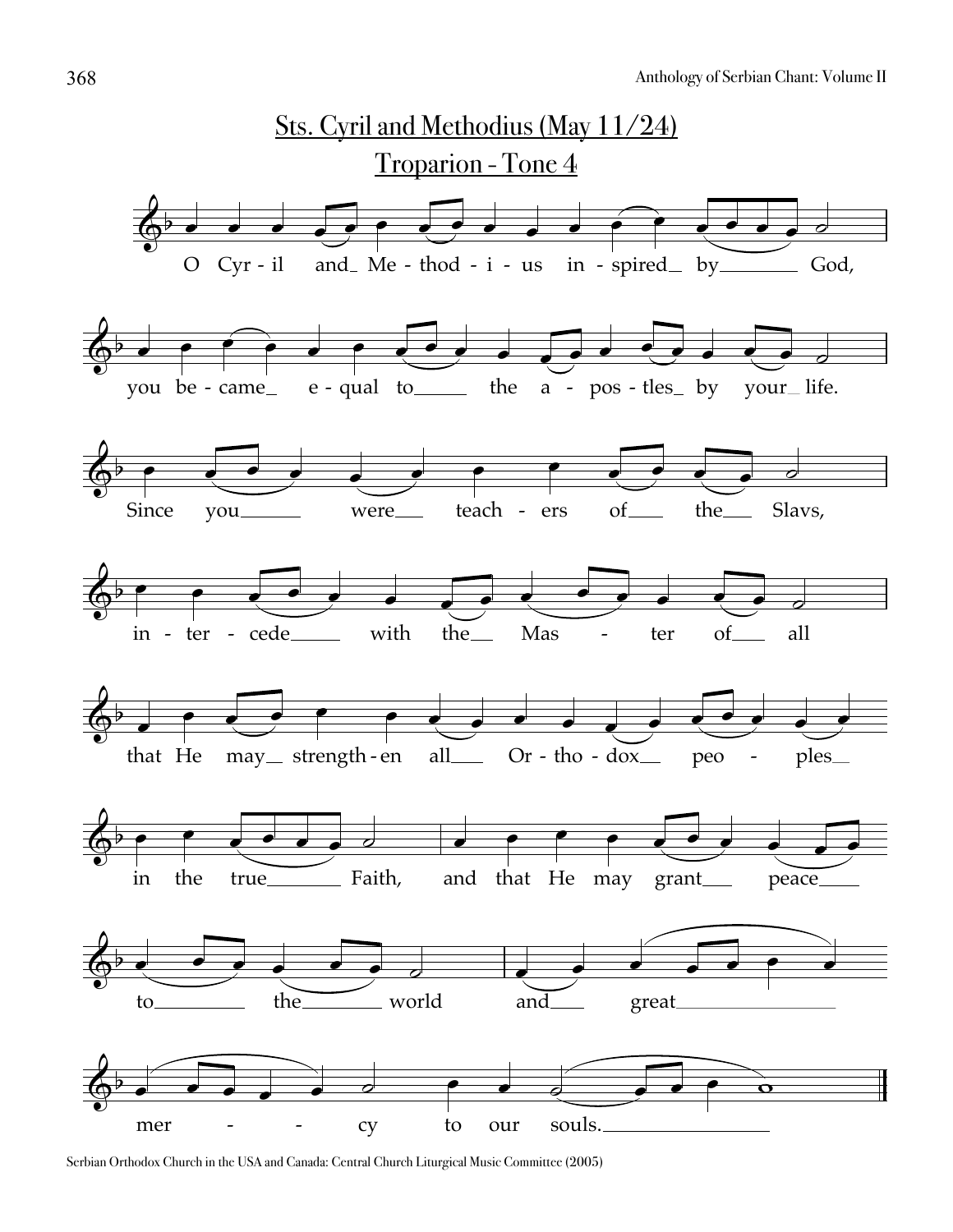

Serbian Orthodox Church in the USA and Canada: Central Church Liturgical Music Committee (2005)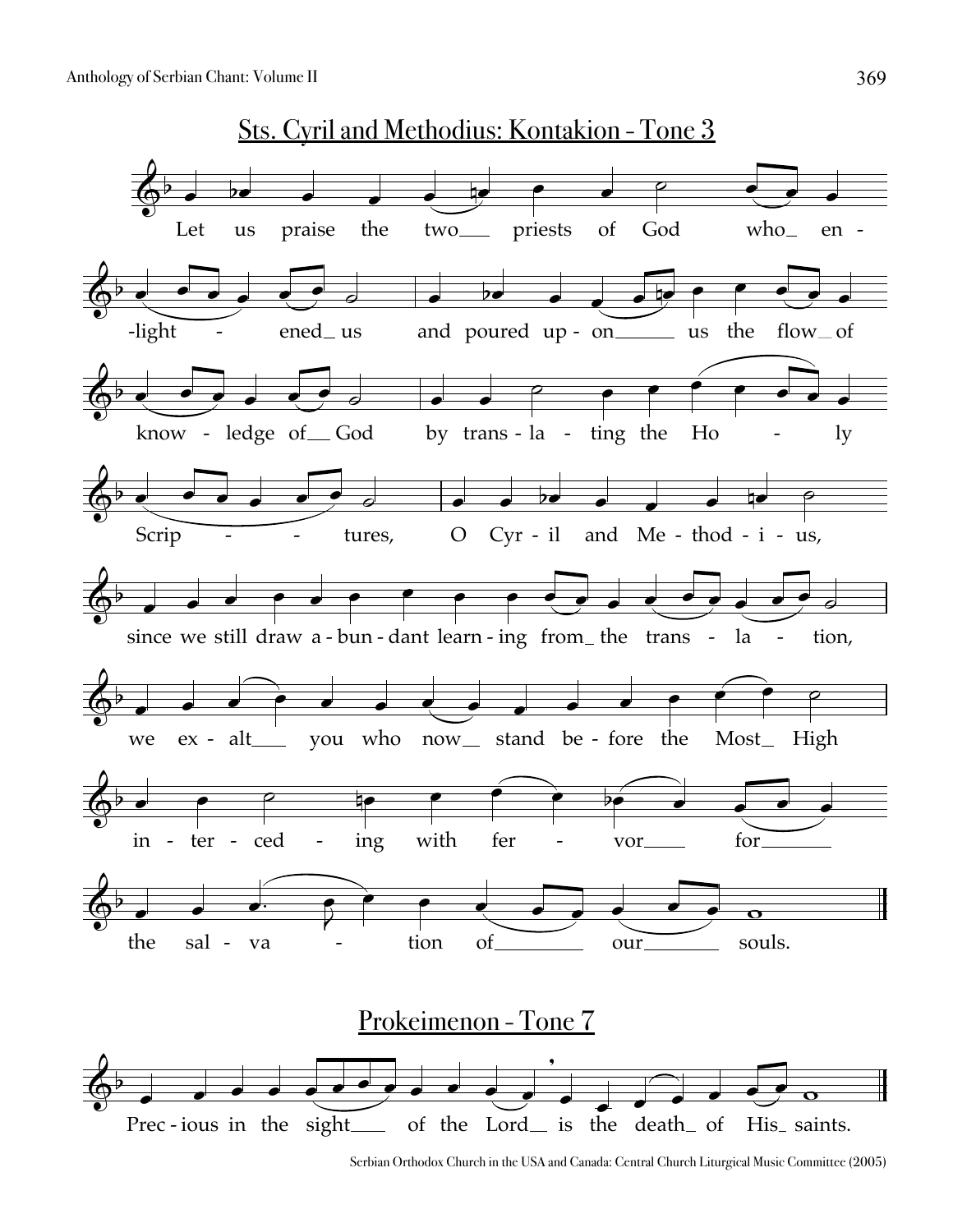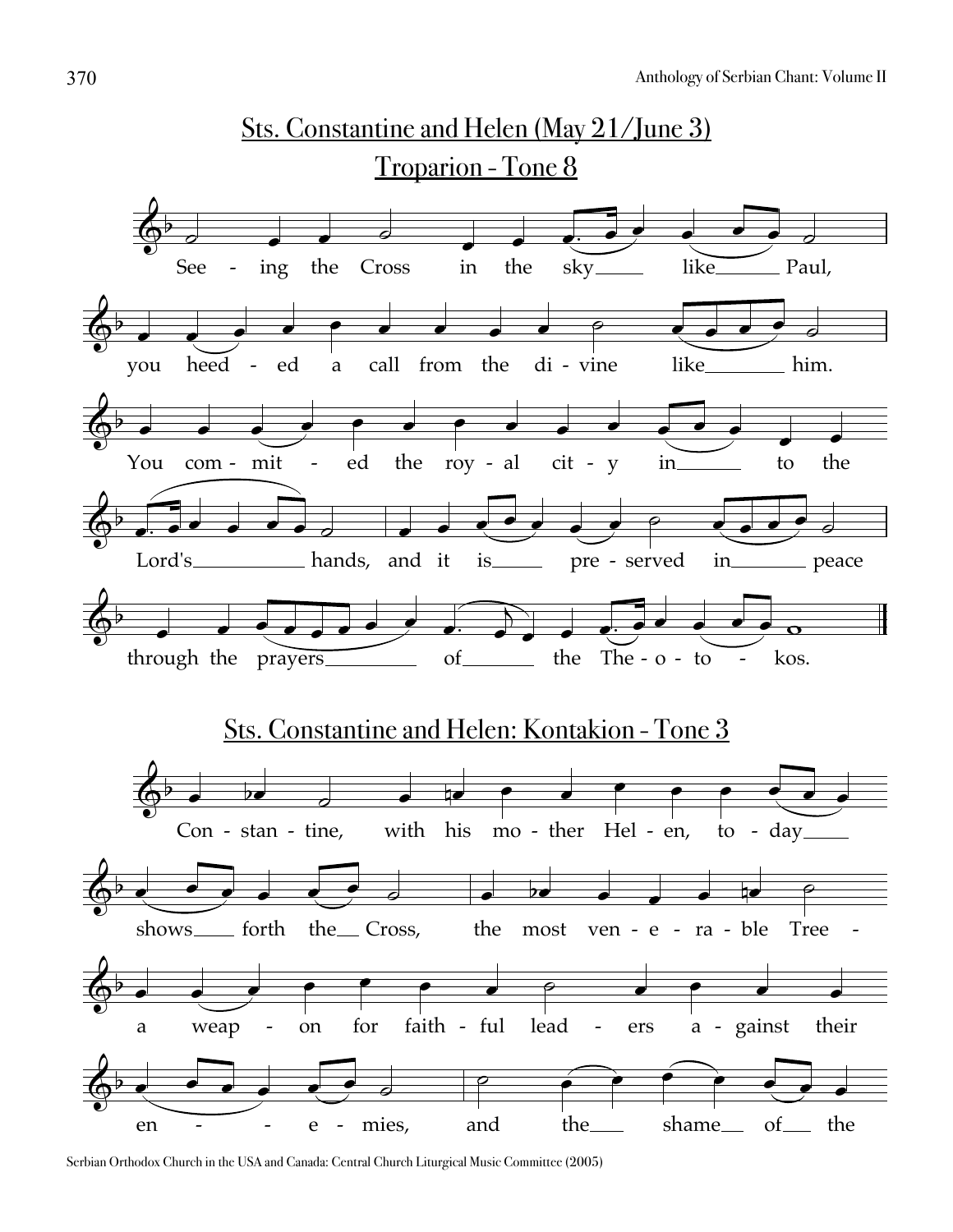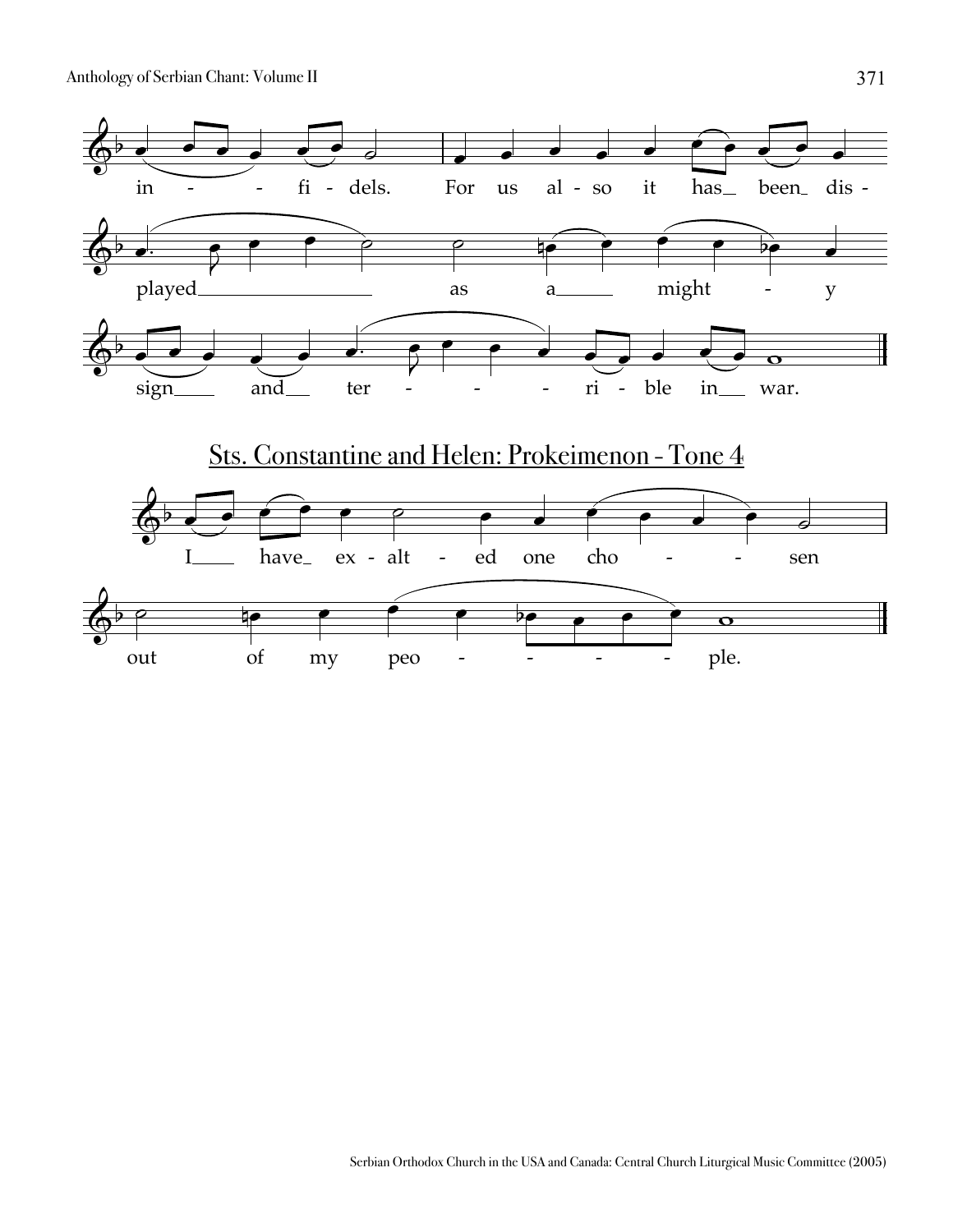

Serbian Orthodox Church in the USA and Canada: Central Church Liturgical Music Committee (2005)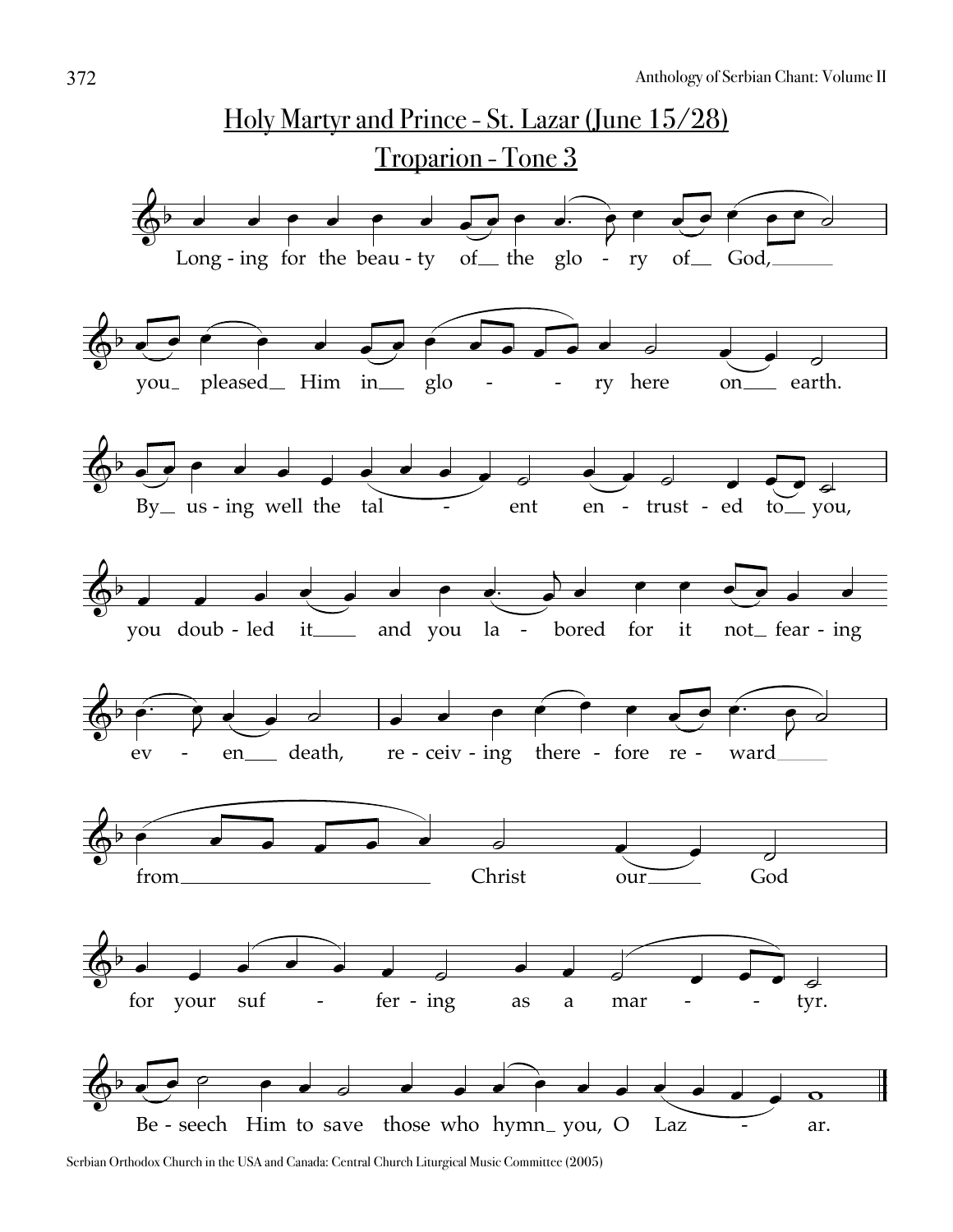

Serbian Orthodox Church in the USA and Canada: Central Church Liturgical Music Committee (2005)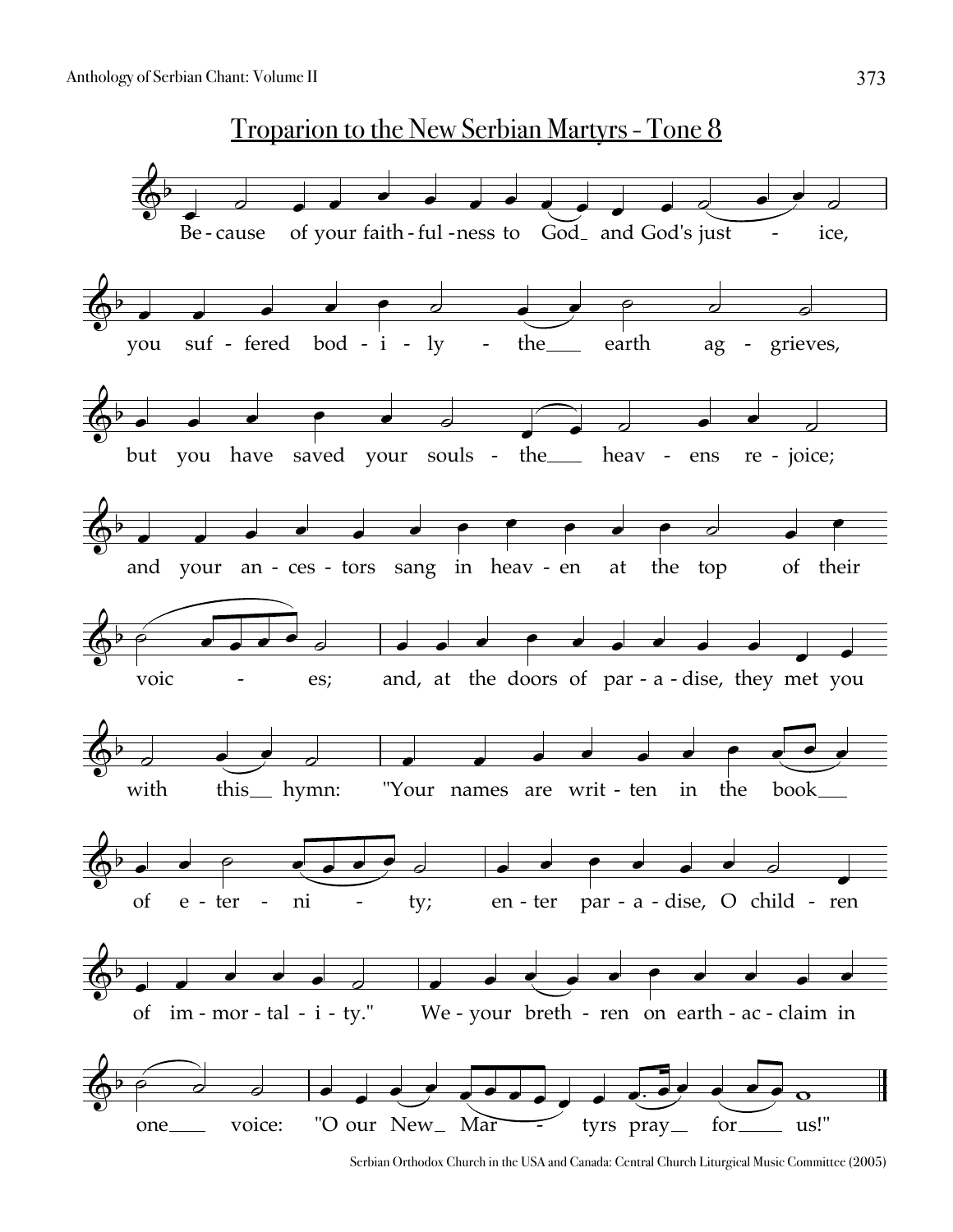